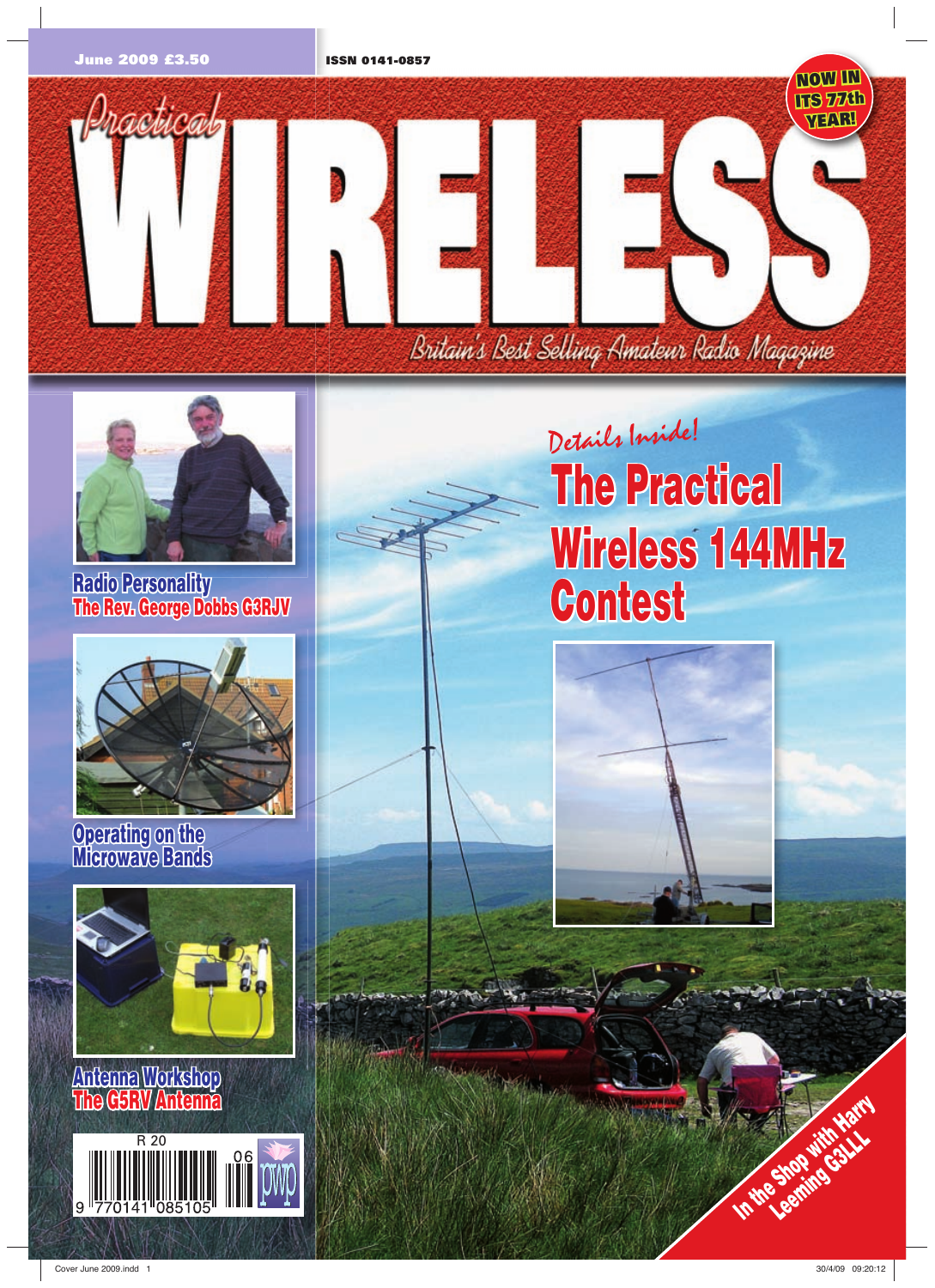## Amateur radio personality The Rev. George Dobbs G3RJV

### Rob Mannion G3XFD chats to G3RJV and helps

explore the the fascinating life story of a very

special PW author! !

**Rob G3XFD:** Thank you for accepting the invitation to feature as a *PW* Amateur Radio Personality George! However, although you worked in Rochdale, Greater Manchester for many years, I think you originated from the other side of the Penine Mountains?

**George G3RJV**: It's my pleasure Rob! Yes, you're correct – I was actually born in 1943 in Cleethorpes – actually Grimsby – where the local maternity hospital was located. I'm married to **Jo-Anna**, a teacher who now works part-time at a local resource centre and holds the callsign **G0OWH**. We have two sons, **Stephen** and **Ben**. The son of a Baker, I was raised at the back of a Baker's shop – Father working in the bakhouse, mother serving in the shop. I woke every morning to the smell of fresh bread!

**Rob G3XFD:** Was your family from Lincolnshire?

**George G3RJV:** Yes, my family, up to my father, were all from Lincolnshire farming stock. Farm labourers, not farmer owners. In my childhood I spent many weekends with my maternal grandparents in the village of North Thoresby and these weekends were the time when my interest



**Making A Transistor Radio** *by G3RJV was published in 1972.*

in radio began. I usually shared those weekends with my cousin, **Peter**, and together we developed an interest in radio building and short wave listening. In the 1950s a lot of war-time surplus equipment and components were available and we were able to buy radio surplus items at a local shop and on a local market stall.

**Rob G3XFD:** When did you really get into the hobby?

**George G3RJV:** Naturally the first radio projects were crystal sets, followed by one and two valve receivers. I also began to read the *Practical Wireless* and seek out library books on radio, usually by F J Camm who was then the *PW* Editor. The learning process was helped by reading technical books that – then – I couldn't quite understand and building things that sometimes worked and sometimes didn't work! One early project that I still recall well was an 0-V-1 shortwave receiver build into a discarded small desk drawer. The radio was fastened by the drawer handle to the cross bar of my bicycle and became my first portable receiver. A surplus tank whip antenna was mounted behind the saddle and the batteries were in my saddle bag! The *Eagle* comic printed a letter I sent to them about the radio and that was first writing on radio!

**Rob G3XFD:** When did Amateur Radio attract your interest George?

#### **George G3RJV:** My interest in the



*George speaking in Texas in the early 1980s.*



Amateur Radio bands really began when I met **Peter Linsley G3PDL**, shortly after I left school. He'd just received his licence and was an active member of the local radio club. I joined the club and decide to seek a licence. Peter assisted me in preparing for the old style Radio Amateur's Examination and practiced Morse code with me.

I received the callsign G3RJV in 1962. My first station was a three valve transmitter for Top Band. The line up was an EF51 oscillator, followed by an EF51 buffer amplifier, feeding a 6V6 as a power amplifier. The transmitter was used in conjunction with a BC348Q surplus Canadian war-time receiver. My first radio contact was achieved using a light bulb as an antenna! On the day I received the licence, I was testing the transmitter output using the bulb and Peter G3PJD, about a mile from me, heard it and called me!

**Rob G3XFD:** How did you end up as a Priest in the Anglican Church George?

**George G3RJV:** I had left school a week before my 16th birthday and got a job as a laboratory assistant with a local chemical company – our family had no history of further education. I wanted to be a physics teacher, so I worked myself back into higher education. But before I achieved that goal my direction changed and through a whole series of events and people (too long to relate) I decided to offer myself for ordination in the Church of England. I was then tied up in student life for the next five years. During this time, living in cramped accommodation and having little free time curtailed my Amateur Radio activity. However, I managed to spend a little time on the air thanks to a kindly local Radio Amateur.

I was ordained in 1968 and became the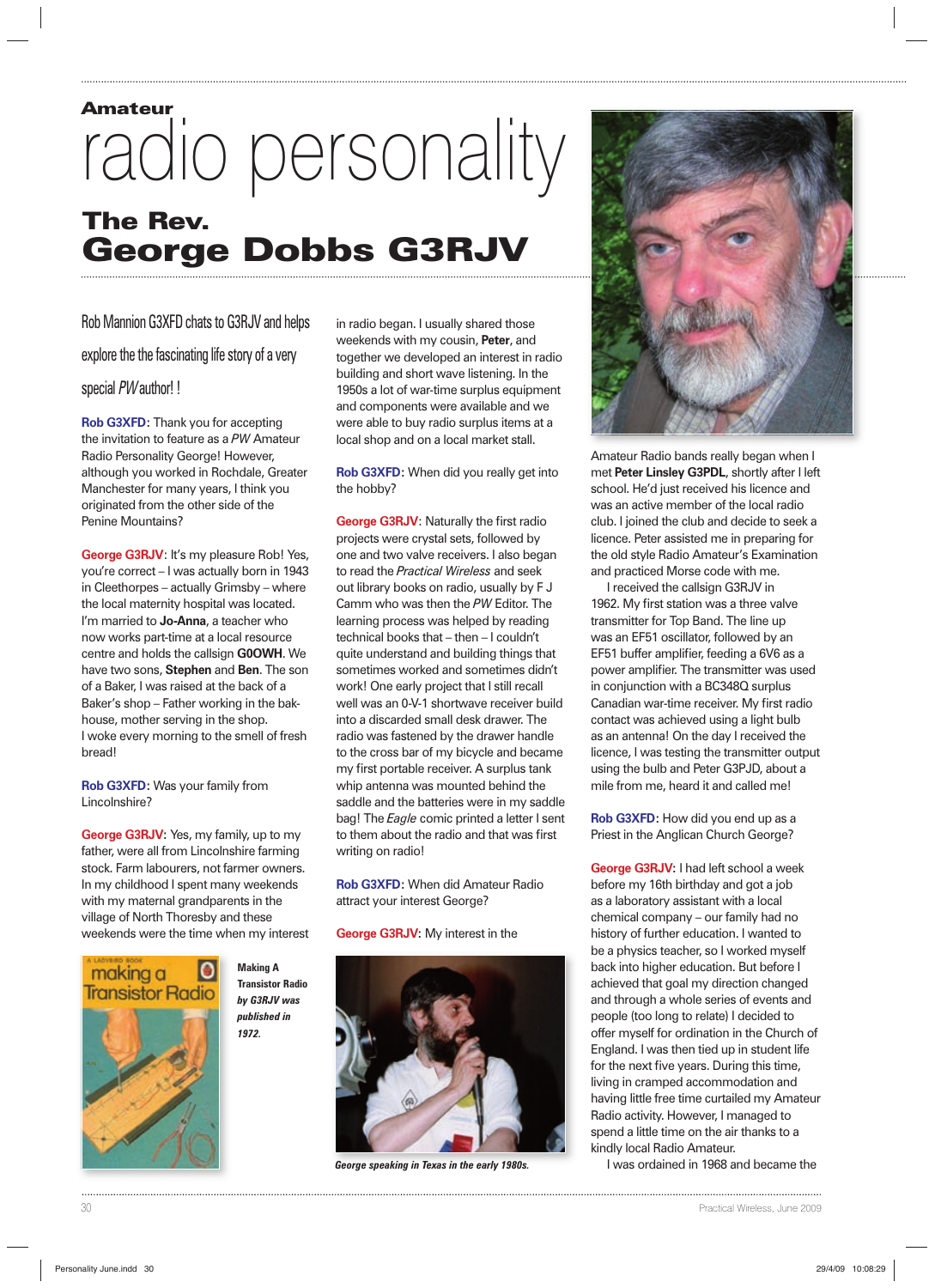### Looking at a fascinating life serving others and Amateur Radio



curate of North Hykeham – just south of Lincoln.

I married to Jo-Anna, who is a teacher and we had two sons, Stephen and Ben.

**Rob G3XFD:** What brought you back into the hobby?

**George G3RJV:** My interest in radio was revived almost by accident through the local grammar school. Following a hint from one of the teachers, I formed an after-school radio club. There were several complete beginners so I devised a progressive radio project as a teaching aid. The project began as a crystal set and ended as a regenerative receiver capable of driving a loudspeaker. Soldering was not a good idea with a group of younger boys so, after trying several methods, I used a wooden board with the component leads trapped under brass screws and screw cups. Several of the radios were completed including one built by a boy whose father worked for Ladybird Books in Loughborough. I was approached with the idea of turning the project into a Ladybird Book. As a result, the Ladybird book *Making a Transistor Radio* was published in 1972. I was amazed at its success!

Some exposure in a children's television programme resulted in large sales and for a short time it actually entered the top ten sales list for children's books! People still write to me about it, some saying it started them off in Amateur Radio and some even saying it led to their career. This year the book re-appeared in the *Vintage Ladybird Box for Boys*.





*Leaning on the Hollywood labyrinth stone at Glendalough.*

**Rob G3XFD:** We've got a copy of the original Ladybird book in the PW offices George!

**George G3RJV:** The book also rekindled my interest in Amateur Radio construction. I had given away or sold most of my equipment; much of it rather dated and using valves. At that time the Heathkit company in the USA released their first little QRP transceiver kit; the HW7. With some of the money from Ladybird I bought an HW7 kit. As with all Heathkits, it went together easily and as soon as I had soldered the last joint I wanted to test it on the air. The HW7 is a direct conversion transceiver that covers the 40, 20 and 15 metre bands with a transmitter output of 2 watts (on a good day!). I had serious doubts about it. The receiver looked too simple and 2 watts did not seem enough power.

For my first test, I did not have an



*George and Jo-Anna G0OWH. The "radio wall" at St. Aidan's Vicarage.*



*Journal of the G QRP Club.*

*Sharing a speaking platform with Doug DeMaw, W1FB, at the Dayton Hamvention in 1992.*

antenna but I had some wire, so I cut a dipole for 20 metres and mounted it around the picture frame in a large room in the old house where I then lived. There was no available coaxial cable so the two legs of the dipole were connected to the antenna input and the chassis of the HW7. I was also without a Morse key so I attached a short wire to the key jack socket and tapped the free end on the back of the case. Tuning along the 20 metre band I heard a Swedish station calling "CQ". So using the makeshift key I called him. To my amazement he came back to me, and much to my astonishment he give me a signal report of 569. That was how my interest in QRP began.

The simplicity of the HW7 encouraged me to venture into solid state construction and at about the same time **Doug DeMaw W1FB**, has become the technical editor of the American *QST* magazine and began a long series of articles describing solid state QRP equipment.

**Rob G3XFD:** How did you get to know Doug DeMaw George?

**George G3RJV:** I first got to know Doug through his writing in the early 1970s. At that time I was attempting to update from valves to solid state. My local library was generous enough to keep copies of the *QST* and in their pages I found a fellow traveller – Doug, who was then **W1CER**, had just become the Technical Editor of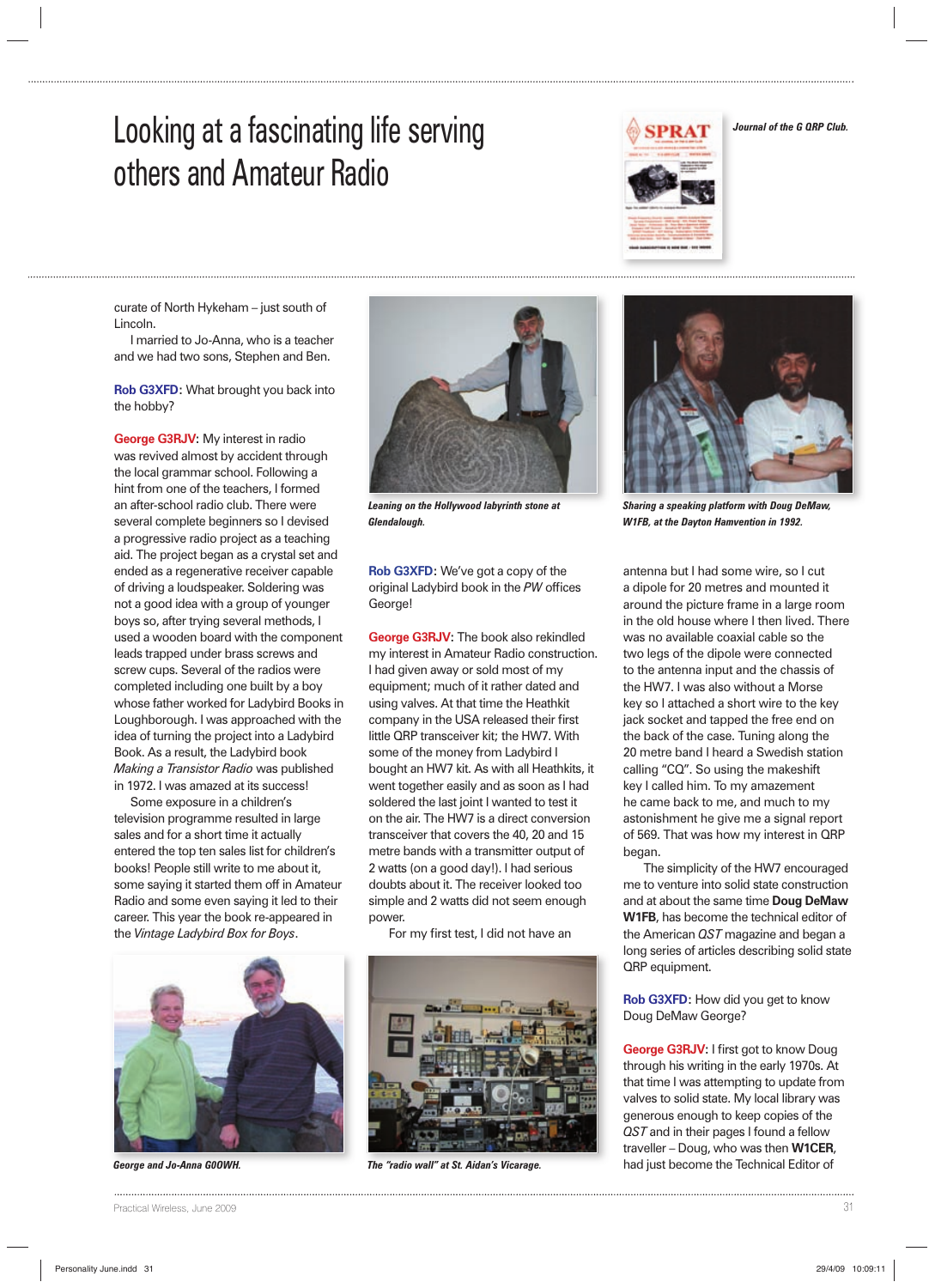the ARRL. He was shifting the emphasis of their magazine from valve to solid state design. My early introduction to transistor circuit design and the first solid state projects I built came directly from his writing. It was lucid, it was interesting and I understood it! In later years I was to come to know Doug DeMaw personally.

It's not difficult to work out that W1FB was my hero – I've been inspired by his work for many years and he has kept the hobby alive for so many people. It's a lucky man who can come to know a hero as friend and I'm glad to say that happened with Doug! When I began my writing for Amateur Radio magazines, Doug was my model. The ARRL staff used to say of Doug, "he wrote it once and it was done!" In the 1980s I was more than pleased when he subscribed to Sprat the G QRP Club journal and absolutely delighted when he began to write to me about *Sprat* and even about the articles I wrote for UK radio magazines.

**Rob G3XFD:** When did you get to meet Doug face-to-face?

**George G3RJV:** We exchanged mail for several years and I first visited Doug at the end of a trip to the Dayton Hamvention in 1992. **Dick Pascoe G0BPS** and I did the day's drive from central Ohio to northern Michigan to visit Doug's Oak Hills Farm. It was a visit to a deity! The farmhouse lies just outside the tiny village of Luther among the lakes and forests of north Michigan. The house is beautifully restored and much of the surrounding land has been left to return to the wild. Here Doug followed his other great loves, black powder shooting, hunting and cooking with natural ingredients. We were served wild deer and onions gathered from the local forest. **Jean DeMaw** was a lovely hostess as well as being a keen shooter with a muzzle loaded rifle!

**Rob G3XFD:** You have a most unusual trophy at home George – what's the story behind it?

**George G3RJV:** On my next visit to the Oak Hills Farm, I was presented with a wooden plaque which had my callsign burned on a deer jawbone. It had the inscription, *"Primitive Man Endorsement. In recognition of the accomplishments of Rev. George Dobbs, G3RJV, who has demonstrated at Luther, Michigan, his skill and deadly marksmanship with primitive muzzle-loading weapons, for having eaten*  wild deer meat and for quaffing native

*grog at the Luther tavern. Rev. Dobbs has earned the title of Mountain Man and Buckskinner. By the hand of Doug DeMaw,W1FB, 1994*" I also cherish a small cup fashioned from deer horn by Doug and presented to me on condition that it would only ever contain spirits!

**Rob G3XFD:** You shared a special award with Doug – how did that come to be?

**George G3RJV**: In 1992, the American QRP ARCI, revived the **QRP Hall of Fame Award** and Doug was the first named recipient. I was also chosen to receive the award at the same time as Doug. My own Amateur Radio writing is modelled on Doug's style and I've always tried to make it as interesting and worthwhile as his work. Doug was presented with his plaque first and after I received mine I joined him, I looked up to him and said, "I don't know why they gave me one of these?" He looked down from his height and in the deep voice, that always reminded me of James Stewart, said, "I reckon for about the same reason they gave me one." Without doubt, that was the nicest thing anyone has ever said to me!

**Rob G3XFD:** How did the G QRP Club came into existence George?

**George G3RJV:** Encouraged by the

W1FB articles in *QST*, I began building my own QRP equipment and using it on the air. On 80 metres, I met several other people using home built equipment. This inspired me to write a letter to the *Short Wave Magazine* asking QRP enthusiasts to contact me with a view to forming a QRP Club. Just over 30 people wrote to express their interest and the G QRP Club was formed. The first ten members were, in order, **G3RJV**, **G2NJ**, **G3DNF**, **G8PG**, **G2BS**, **G4AL**, **G8KB**, **G2CAS**, **G2FWA** and **G2HKU**. The steady response showed that there was a great latent interest in QRP, that the Club was filling a much wanted need and that it was beginning to attract members from all over the UK as well as overseas countries.

Soon it became obvious that a Club publication was essential to hold together the scattered membership. When the question of the title of such a publication was raised **Gordon Bennett** G3DNF, came up with the name *Sprat* (Small Power Radio Amateur Transmitters). The first issue consisted of eight pages run off on an ancient spirit duplicator, and contained three technical articles plus operating and contest information. *Sprat* is still thriving over 30 years later. The club grew slowly at first but then membership expanded quickly and it currently stands at about 3,500 members.



*Left to right – Rick Campbell KK7B, Roy Lewallen W7EL, G3RJV and Bill Kelsey N8ETO.*



*A group at the G QRP Club booth at Dayton. Roy Lewallen W7EL on the left and behind G3RJV on the right are Tony Fishpool G4WIF and Dick Pascoe, G0BPS.*



*Left to right – Graham Firth G3MFJ, Glen Reid K5FX, G3RJV and Wes Hayward W7ZOI.*